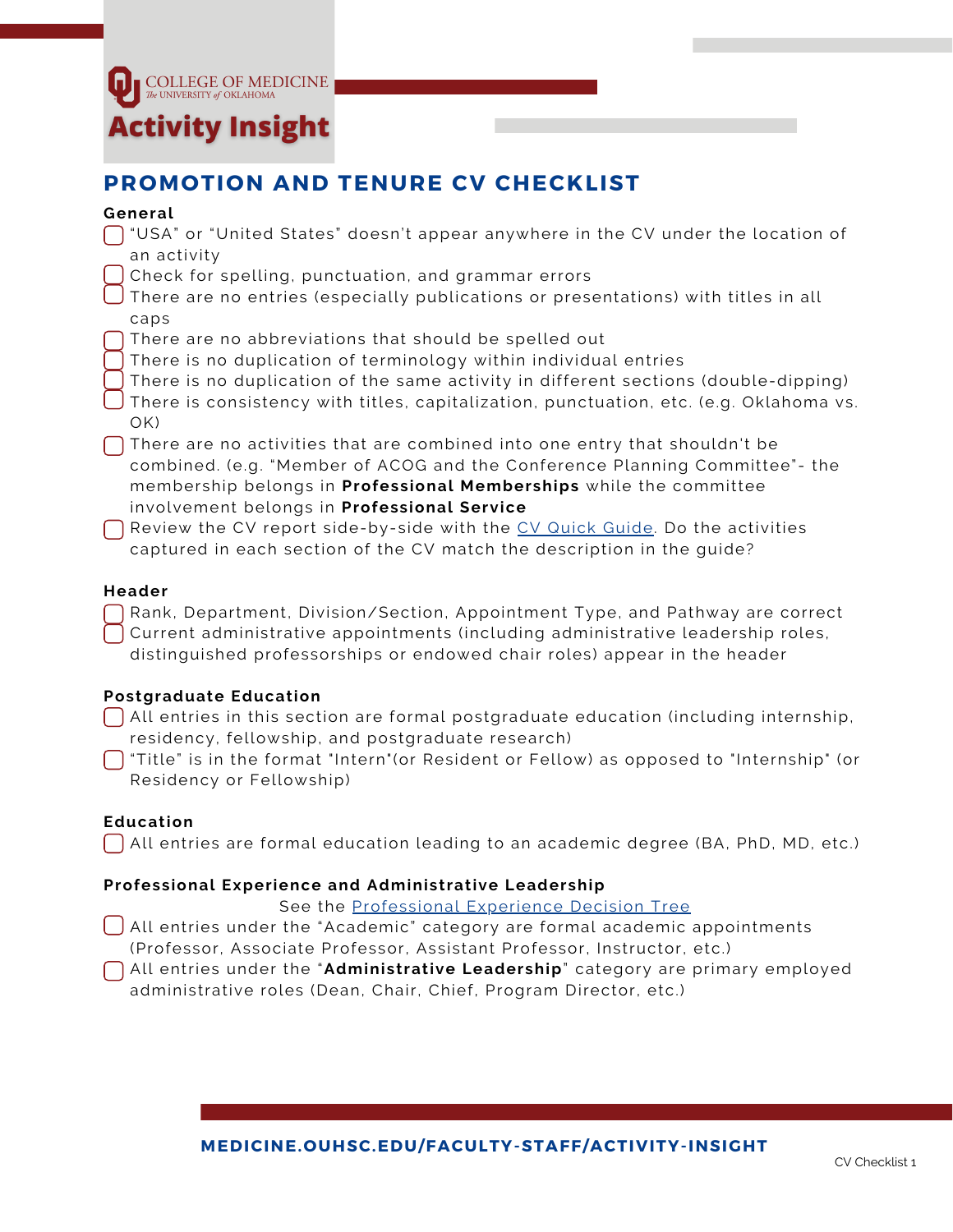

## **Activity Insight**

## **PROMOTION AND TENURE CV CHECKLIST**

#### **Honors and Awards**

- All entries are honors or awards received after being a student
- Each entry needs the name of the award, the awarding organization, and the year
- For awards received in multiple, non-consecutive years, each year should be its own entry

#### **Board Certification, Practice Certification, and Licensure**

- All of these items are certifications needed to perform the professional job like seeing patients. Extra-curricular certifications (e.g. leadership or program management) belong in **Professional Growth and Development**
- Do not list license numbers

#### **Contracts, Grants, and Sponsored Research**

- All investigators are listed and their role defined
- Check all entries for possible missing information (other investigators, sponsor name, costs/ funding, grant number, etc.)

#### **Publications**

- Titles are <u>not</u> in all capital letters. Some publications may import with all capitalized letters and should be edited separately.
- The faculty member's name should be bold in each citation
- Very long citations are allowed. Do not try to shorten the author list to "et. al."
- Since book chapters and published abstracts usually have to be manually entered, check the spelling, year, and author name on each. (See [Anatomy](https://medicine.ouhsc.edu/Portals/1365/Assets/Citations%20Handout.pdf) of a Citation)

#### **Innovative Teaching Materials**

Only materials used widely across campus or by other schools or organizations are listed here

#### **Intellectual Property**

- Each inventor is listed and the faculty member's name is in bold
- Only official patents or copyrights are listed here. If there are any research agreements associated, those are in **Contracts, Grants, and Sponsored Research**

#### **Presentations**

#### See the Teaching/ [Presentation](https://medicine.ouhsc.edu/Portals/1365/Assets/Teaching%20%26%20Presenation%20Decision%20Tree%205_21.pdf) Decision Tree

- All entries have the title of the presentation, the meeting name, organization name, and date. In the "Presentation Type" dropdown, each entry shows what kind of presentation it was (oral presentation, poster, lecture, workshop, etc.). The scope of the presentation is appropriate (local, national, international)
- Any presentation of an abstract is listed under the "Abstract" subheading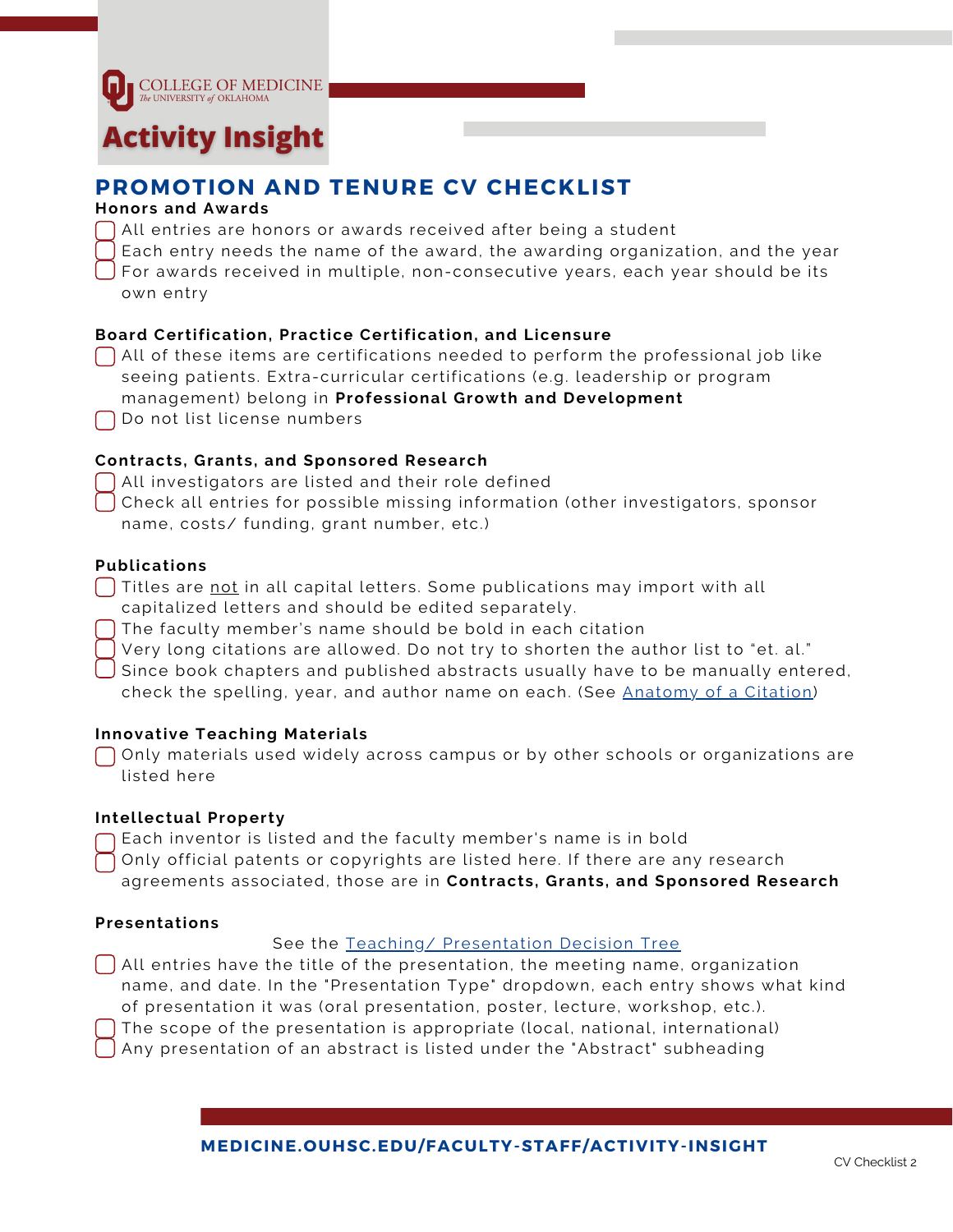**COLLEGE OF MEDICINE** 

# **Activity Insight**

## **PROMOTION AND TENURE CV CHECKLIST**

#### **Teaching and Course Instruction**

#### See the Teaching/ [Presentation](https://medicine.ouhsc.edu/Portals/1365/Assets/Teaching%20%26%20Presenation%20Decision%20Tree%205_21.pdf) Decision Tree

- $\bigcap$  These activities are instruction given to students enrolled in a degree program and earning credit toward their degree (e.g. medical students, PA students, nursing students, graduate students, etc.)
- $\bigcap$  Each activity has the course prefix and number, course title, the faculty member's role, average contact hours per year, and the primary learner audience
- Avoid blanks in the table as much as possible

#### **Graduate Medical Education**

#### See the Teaching/ [Presentation](https://medicine.ouhsc.edu/Portals/1365/Assets/Teaching%20%26%20Presenation%20Decision%20Tree%205_21.pdf) Decision Tree

- $\bigcap$  These activities are instruction given to residents and/or fellows as a part of their formal curriculum
- Fields that need to be completed include Date, Course Name, Role, Instruction Hours, Primary Audience, and Sponsoring organization
- Avoid blanks in the table as much as possible

#### **Professional and Continuing Education Instruction**

See the Teaching/ [Presentation](https://medicine.ouhsc.edu/Portals/1365/Assets/Teaching%20%26%20Presenation%20Decision%20Tree%205_21.pdf) Decision Tree

- These are presentations given as part of formal curriculum to colleagues and other health professionals. The attendees may have received CME.
- $\bigcap$  Avoid blanks in the table as much as possible

#### **Directed Learning and Mentorship**

The correct categories are used for each activity

- o Mentoring and Advising: individual mentoring relationships the faculty member has developed with a student, resident, or junior faculty. Group mentoring or advising belongs in **Organizational Service**
- o Graduate or Research Committee Membership: service on thesis, dissertation, or other research committees
- Each box in these tables is filled in. "Mentee Outcomes" and "Role/Involvement Type" have short general descriptions, not long narratives or learning outcomes.
- $\bigcap$  Avoid blanks in the table as much as possible